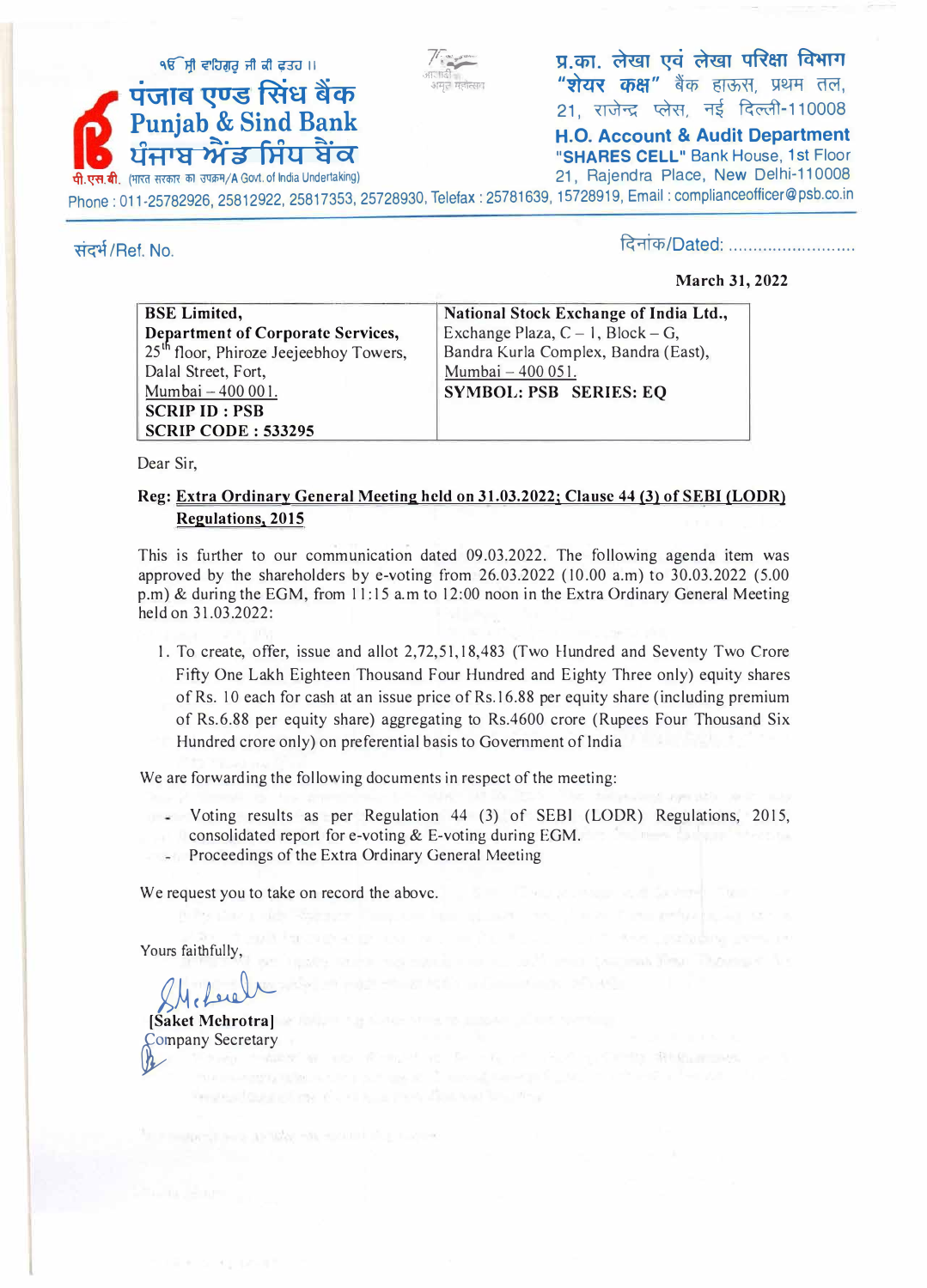#### **Punjab & Sind Bank**

**Voting Result of the EGM of the Bank held on March 31, 2022** 

| Date of EGM                                                                  | 31-03-2022 |
|------------------------------------------------------------------------------|------------|
| Total number of shareholders on record date                                  | 133017     |
| No. of shareholders present in the meeting either in person or through proxy |            |
| a) Promoters and Promoter group                                              |            |
| b) Public                                                                    | NΑ         |
| No. of shareholders attended the meeting through video conferencing          |            |
| a) Promoters and Promoter group                                              |            |
| b) Public                                                                    | 14         |
|                                                                              |            |

| Resolution required: (Ordinary / Special) |                   |               | Special                                                                                                                                                                                                                                                                                                                                                                                                                        |                       |                  |                  |                      |                       |
|-------------------------------------------|-------------------|---------------|--------------------------------------------------------------------------------------------------------------------------------------------------------------------------------------------------------------------------------------------------------------------------------------------------------------------------------------------------------------------------------------------------------------------------------|-----------------------|------------------|------------------|----------------------|-----------------------|
| Description of resolution considered      |                   |               | To create, offer, issue and allot 2,72,51,18,483 (Two Hundred and Seventy Two Crore Fifty One Lakh<br>Eighteen Thousand Four Hundred and Eighty Three only) equity shares of Rs. 10 each for cash at an issue<br>price of Rs.16.88 per equity share (including premium of Rs.6.88 per equity share) aggregating to Rs.4600<br>crore (Rupees Four Thousand Six Hundred crore only) on preferential basis to Government of India |                       |                  |                  |                      |                       |
| Category                                  | Mode of           | No. of shares | No. of votes                                                                                                                                                                                                                                                                                                                                                                                                                   | % of Votes polled on  | No. of votes $-$ | No. of votes $-$ | % of votes in favour | % of Votes against on |
|                                           | voting            | held          | polled                                                                                                                                                                                                                                                                                                                                                                                                                         | outstanding shares    | in favour        | against          | on votes polled      | votes polled          |
|                                           |                   | (1)           | (2)                                                                                                                                                                                                                                                                                                                                                                                                                            | $(3)=[(2)/(1)]$ * 100 | (4)              | (5)              | $(6)=[(4)/(2)]*100$  | $(7)=[(5)/(2)]*100$   |
|                                           | E-Voting          |               | 3933932610                                                                                                                                                                                                                                                                                                                                                                                                                     | 100.0000              | 3933932610       | 0                | 100,0000             | 0.0000                |
| Promoter and                              | Poll              | 3933932610    | 0                                                                                                                                                                                                                                                                                                                                                                                                                              | 0.0000                | 0                | 0                | 0.0000               | 0.0000                |
| Promoter                                  | Postal Ballot (if |               |                                                                                                                                                                                                                                                                                                                                                                                                                                |                       |                  |                  |                      |                       |
| Group                                     | applicable)       |               | $\mathbf{0}$                                                                                                                                                                                                                                                                                                                                                                                                                   | 0.0000                | $\Omega$         | 0                | 0.0000               | 0.0000                |
|                                           | Total             | 3933932610    | 3933932610                                                                                                                                                                                                                                                                                                                                                                                                                     | 100.0000              | 3933932610       | 0                | 100.0000             | 0.0000                |
|                                           | E-Voting          | 43634299      | 42458446                                                                                                                                                                                                                                                                                                                                                                                                                       | 97.3052               | 42458446         | $\overline{0}$   | 100.0000             | 0.0000                |
| Public-                                   | Poll              |               | 0                                                                                                                                                                                                                                                                                                                                                                                                                              | 0.0000                | 0                | 0                | 0.0000               | 0.0000                |
| <b>Institutions</b>                       | Postal Ballot (if |               |                                                                                                                                                                                                                                                                                                                                                                                                                                |                       |                  |                  |                      |                       |
|                                           | applicable)       |               | $\Omega$                                                                                                                                                                                                                                                                                                                                                                                                                       | 0.0000                | 0                | 0                | 0.0000               | 0.0000                |
|                                           | <b>Total</b>      | 43634299      | 42458446                                                                                                                                                                                                                                                                                                                                                                                                                       | 97.3052               | 42458446         | 0                | 100.0000             | 0.0000                |
|                                           | E-Voting          |               | 86284                                                                                                                                                                                                                                                                                                                                                                                                                          | 0.1149                | 75552            | 10732            | 87.5620              | 12.4380               |
| <b>Public-Non</b>                         | Poll              | 75101055      | 0                                                                                                                                                                                                                                                                                                                                                                                                                              | 0.0000                | 0                | 0                | 0.0000               | 0.0000                |
| <b>Institutions</b>                       | Postal Ballot (if |               |                                                                                                                                                                                                                                                                                                                                                                                                                                |                       |                  |                  |                      |                       |
|                                           | applicable)       |               | $\Omega$                                                                                                                                                                                                                                                                                                                                                                                                                       | 0.0000                | 0                | 0                | 0.0000               | 0.0000                |
|                                           | Total             | 75101055      | 86284                                                                                                                                                                                                                                                                                                                                                                                                                          | 0.1149                | 75552            | 10732            | 87.5620              | 12.4380               |
| Total                                     | Total             | 4052667964    | 3976477340                                                                                                                                                                                                                                                                                                                                                                                                                     | 98.1200               | 3976466608       | 10732            | 99.9997              | 0.0003                |

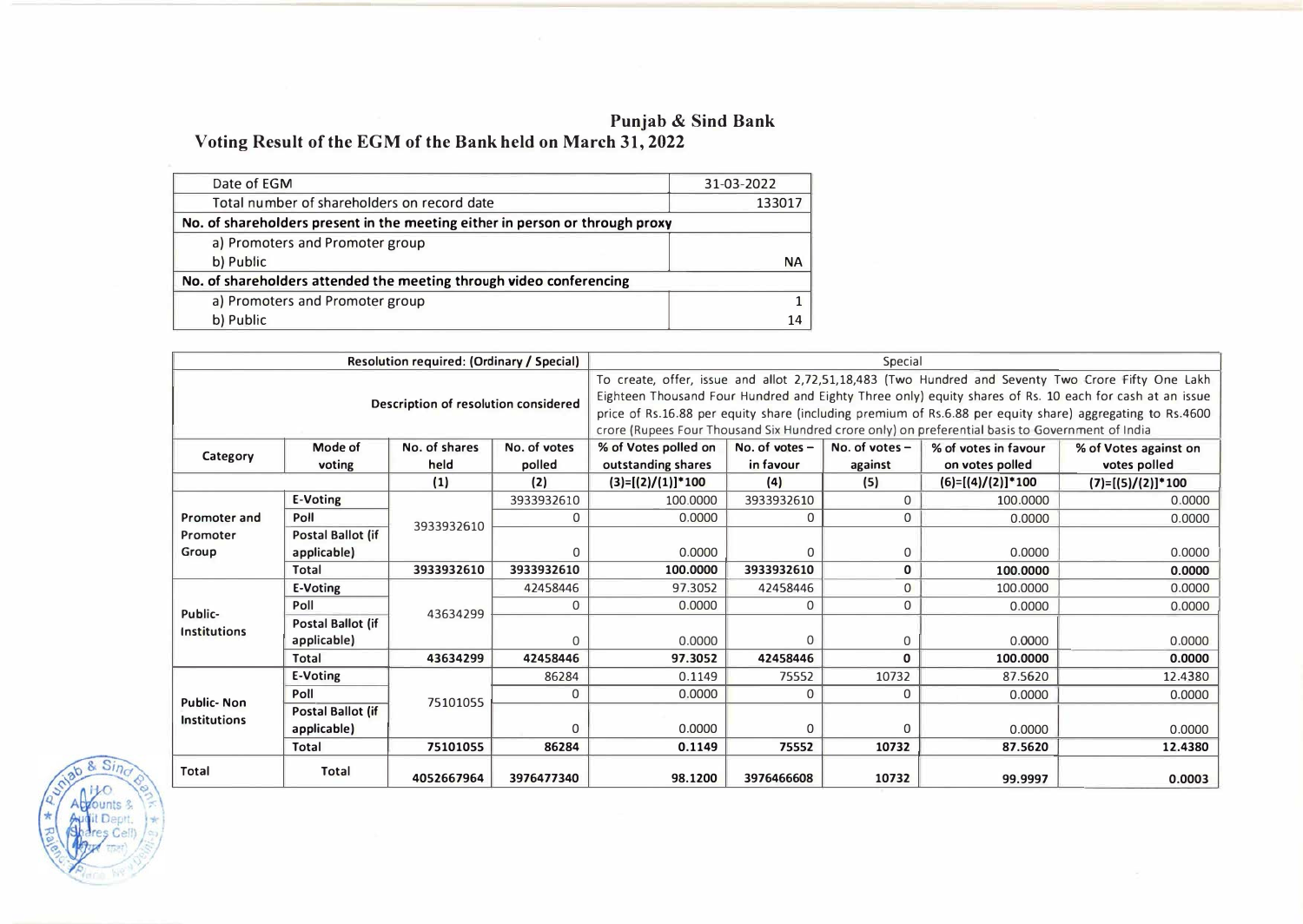**PROCEEDINGS OF THE EXTRAORDINARY GENERAL MEETING OF SHAREHOLDERS OF PUNJAB & SINO BANK HELD ON THURSDAY, THE 318T MARCH, 2022 AT 11.00 A.M. THROUGH VIDEO CONFERENCING AT PUNJAB** & **SIND BANK, HEAD OFFICE, 21, RAJENDRA PLACE NEW DELHI-110 008.** 

### **PRESENT:**

|                | 1. Sh. S Krishnan          | Managing Director         |            |
|----------------|----------------------------|---------------------------|------------|
|                |                            | & CEO                     |            |
| 2.             | Sh. Kollegal V Raghavendra | <b>Executive Director</b> |            |
| 3.             | Dr. Ramjass Yadav          | <b>Executive Director</b> |            |
| 4.             | Sh K P Patnaik             | <b>Director</b>           | Through VC |
| 5 <sub>1</sub> | Sh T. R. Mendiratta        | <b>Director</b>           | Through VC |
| 6.             | Sh Shankar Lal Agarwal     | <b>Director</b>           | Through VC |

15 Shareholders attended the Extraordinary General Meeting through Video Conferencing.

- 1. Sh.Pankaj Dwivedi Board Secretary & General Manager, welcomed the shareholders at the Extraordinary General Meeting of shareholders of the Bank and requested the Chairman of the meeting to address the Shareholders and thereafter to take up Agenda items.
- 2. Sh. S Krishnan Managing Director & CEO of the Bank, presided over the Meeting in terms of the Regulation 59 of Punjab & Sind Bank (Shares & Meetings) Regulations, 2008 (Chairman of the Meeting).
- 3. The Chairman of the Meeting welcomed the Shareholders Pursuant to Regulation 59 of the Punjab & Sind Bank (Shares and Meetings) Regulations, 2008, he, in consultation with Company Secretary of the Bank announced that the necessary quorum was present and accordingly declared that the meeting was in order.
- 4. The Chairman of the meeting informed that the Bank had published Notice seeking email ids of Shareholders whose email ids were not registered either with the Bank or with the Depositories in Financial Express (English Newspaper) and Jansatta (Hindi Newspaper) on 03<sup>rd</sup> March 2022.
- 5. The Chairman of the meeting further informed that another notice was published in Financial Express (English Newspaper) and Jansatta (Hindi



Page 1 of 4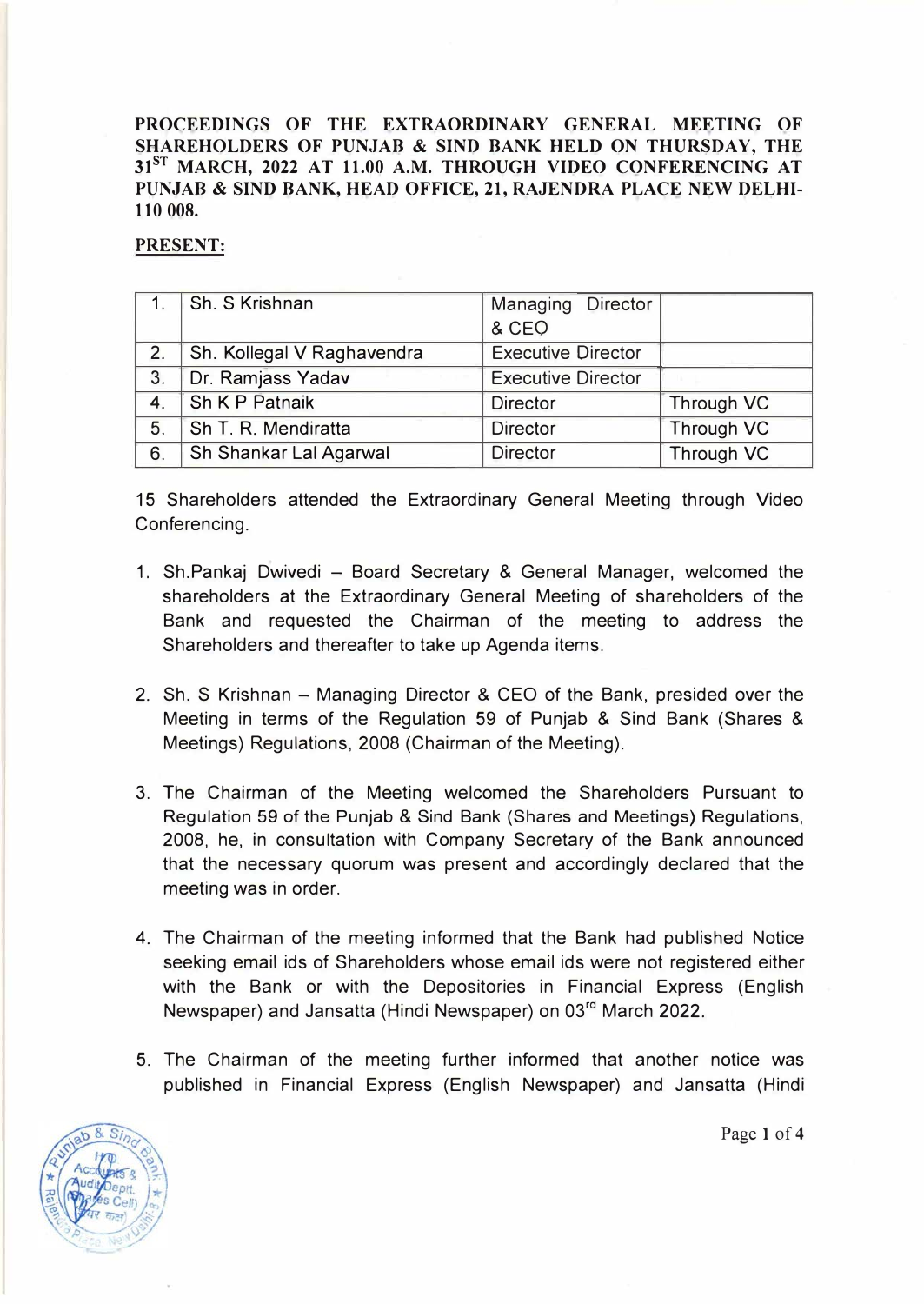Newspaper) intimating the mailing of notices and the e-voting instructions on 10<sup>th</sup> March 2022. The Notice of this Meeting has been hosted on the website of the Bank, Websites of NSE, BSE and CDSL. With the permission of the shareholders present, the notice was taken as read.

- 6. The Chairman of the Meeting then addressed the shareholders and apprised the shareholders on the Capital Infusion by Government of India.
- 7. The Chairman of the meeting then moved the special resolution as per the notice of the EGM:

**Agenda Item No.1:** To create, offer, issue and allot 2,72,51, 18,483 (Two Hundred and Seventy Two Crore Fifty One Lakh Eighteen Thousand Four Hundred and Eighty Three only) equity shares of Rs. 10 each for cash at an issue price of Rs.16.88 per equity share (including premium of Rs.6.88 per equity share) aggregating to Rs.4600 crore (Rupees Four Thousand Six Hundred crore only) on preferential basis to Government of India.

- 8. The Chairman of the Meeting informed that in terms of Regulation 44 of the SEBI (Listing Obligation & Disclosure Requirements) Regulations, 2015 with Rule 20 of Companies (Management and Administration) Rules, 2014 as amended, the Bank had provided e-voting facility to the shareholders, through Central Depository Services (India) Limited (CDSL) from 10.00 a.m. on 26<sup>th</sup> March 2022 to 5.00 p.m. on  $30^{th}$  March 2022.
- 9. The Chairman of the Meeting informed that the Bank has appointed M/s S N Ananthasubramanian & Co, Company Secretaries, as Scrutinizer to oversee the remote e-voting and the e-voting process.
- 10. The Chairman then invited participation of the shareholders on the agenda items as contained in the Notice of this meeting.
- 11. The Chairman then informed that the Bank was in receipt of requests from 4 shareholders to speak at the meeting. All the 4 shareholders joined the meeting, and the Chairman responded to their queries to the satisfaction of the house. However, one shareholder viz. Sh Ankur Chanda did not respond. He also did not answer even when contacted on his mobile. After waiting for sufficient time, the Chairman announced in the meeting that he may send his queries / suggestions / comments through e-mail, which would be suitably answered.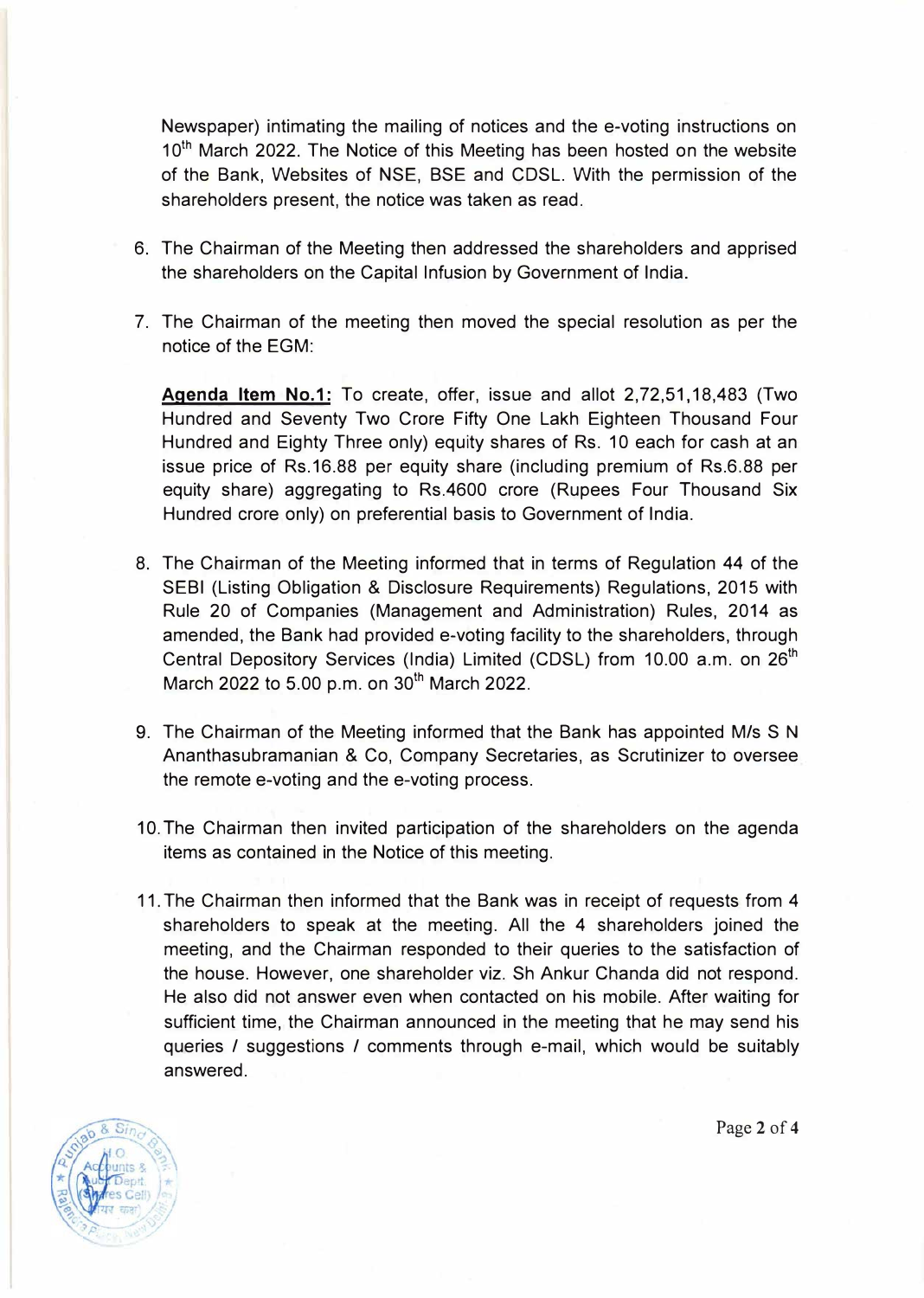- 12. The Chairman requested the shareholders who had not cast their votes to vote on the agenda items and informed that the voting will close after 15 minutes of the conclusion of the Meeting
- 13. He then announced the conclusion of the Meeting.
- 14. Based on the consolidated report, the following agenda item was declared as passed with Requisite Majority:

#### **Agenda Item No.1:**

To create, offer, issue and allot 2,72,51, 18,483 (Two Hundred and Seventy Two Crore Fifty One Lakh Eighteen Thousand Four Hundred and Eighty Three only) equity shares of Rs. 10 each for cash at an issue price of Rs.16.88 per equity share (including premium of Rs.6.88 per equity share) aggregating to Rs.4600 crore (Rupees Four Thousand Six Hundred crore only) on preferential basis to Government of India - Special Resolution

**"RESOLVED THAT** pursuant to the provisions of the Banking Companies (Acquisition and Transfer of Undertakings) Act, 1980 and Punjab & Sind Bank (Shares and Meetings) Regulations, 2008 and subject to the approvals, consents, sanctions, if any, of Reserve bank of India (RBI), Government of India (GOI), Securities and Exchange Board of India (SEBI), and/ or any other authority as may be required in this regard and subject to such terms, conditions and modifications thereto as may be prescribed by them in granting such approvals and which may be agreed to by the Board of Directors of the Bank and subject to SEBI (Issue of Capital & Disclosure Requirements) Regulations, 2018 [SEBI (ICDR) Regulations], Securities and Exchange Board of India (Substantial Acquisition of Shares and Takeovers) Regulations, 2011, SEBI (Listing Obligations and Disclosure Requirement) Regulations, 2015 and regulations as may be prescribed by RBI and other relevant authorities from time to time and subject to the Listing Agreements entered into with the Stock Exchanges where the equity shares of the Bank are listed, consent of the shareholders of the Bank be and is hereby accorded to the Board of Directors of the Bank (hereinafter called "the Board" which shall be deemed to include any Committee which the Board may have constituted or hereafter constitute, to exercise its powers including the powers conferred by this Resolution) to create, offer, issue and allot upto **2,72,51,18,483 equity shares** of Rs.10/- each (Rupees Ten only) for cash at **Rs.16.88 per equity share** including premium of **Rs.6.88** per equity share as determined on the basis of the valuation report dated 02.03.2022 provided by **Sh Yashlok Dubey, Independent Registered Valuer** (Registered Valuer No.lBBI/RV/03/2019/11087) in accordance with Regulation 165 of SEBI ICDR Regulations aggregating upto **Rs.4600 crore** on preferential basis to Government of India (President of India)."



Page 3 of 4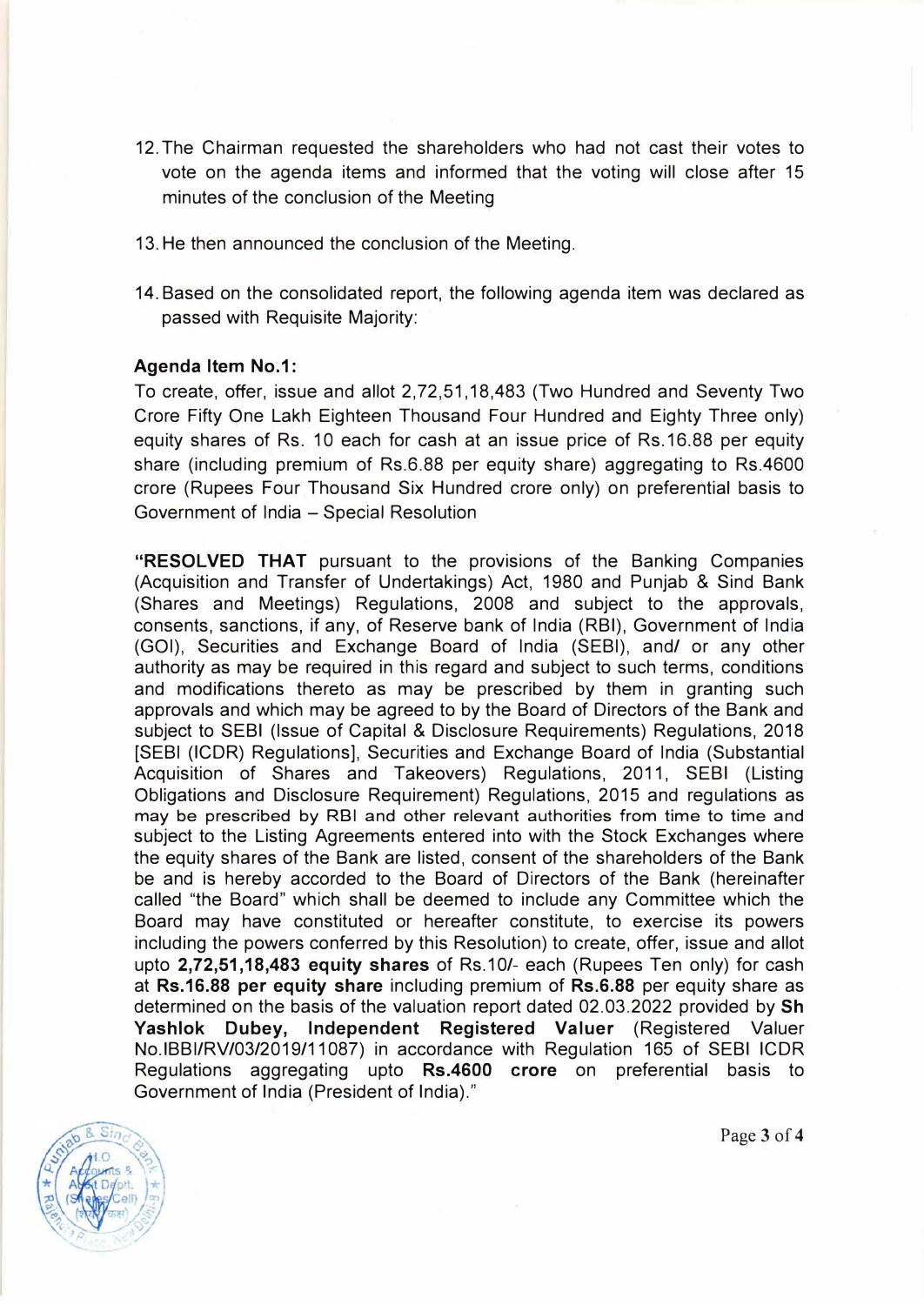**"RESOLVED FURTHER THAT** the **Relevant Date** under Regulation 161 under SEBI (ICDR) Regulations is **28.02.2022"** 

**"RESOLVED FURTHER THAT** the Board shall have authority and power to accept any modification in the proposal as may be required or imposed by the Government of India/ Reserve Bank of India / Securities & Exchange Board of India / Stock Exchanges where the shares of the Bank are listed or such other appropriate authorities at the time of according / granting their approvals, consents, permissions and sanctions to issue, allotment and listing thereof and as agreed to by the Board."

**"RESOLVED FURTHER THAT** the said equity shares to be issued shall rank *pari passu* in all respects with the existing equity shares of the Bank in all respects and shall be entitled to dividend declared, if any, in accordance with the statutory guidelines that are in force at the time of such declaration."

**"RESOLVED FURTHER THAT** for the purpose of giving effect to this Resolution, the Board be and is hereby authorised to do all such acts, deeds, matters and things as it may in its absolute discretion deem necessary, proper and desirable and to settle any question, difficulty or doubt that may arise in regard to the issue of the equity shares and further to do all such acts, deeds, matters and things, finalise and execute all documents and writings as may be necessary, desirable or expedient as it may in its absolute discretion deem fit, proper or desirable without being required to seek any further consent or approval of the shareholders or authorise to the end and intent that the shareholders shall be deemed to have given their approval thereto expressly by the authority of this resolution"

**"RESOLVED FURTHER THAT** the Board be and is hereby authorised to delegate all or any of the powers herein conferred on it, to the Managing Director and Chief Executive Officer or any of the Executive Directors or such other officer of the Bank as it may deem fit to give effect to the aforesaid Resolution."

| Particulars    | Remote E-voting        |                | Voting at AGM |       |        | Percentage     |          |
|----------------|------------------------|----------------|---------------|-------|--------|----------------|----------|
|                | <b>Number</b><br>Votes |                | Number        | Votes | Number | Votes          | (%)      |
| Assent         | 108                    | 3,97,64,66,608 |               |       | 108    | 3,97,64,66,608 | 99.9997  |
| <b>Dissent</b> | 25                     | 10.732         |               |       | 25     | 10.732         | 0.0003   |
| Total          | 133                    | 3,97,64,77,340 |               |       | 133    | 3,97,64,77,340 | 100.0000 |

**For Punjab & Sind Bank** 

SHelenel

**(Saket Mehrotra)**   $\mathbf{b}$ **mpany Secretary**

**Date: 31.03.2022 Place: New Delhi**

Page 4 of 4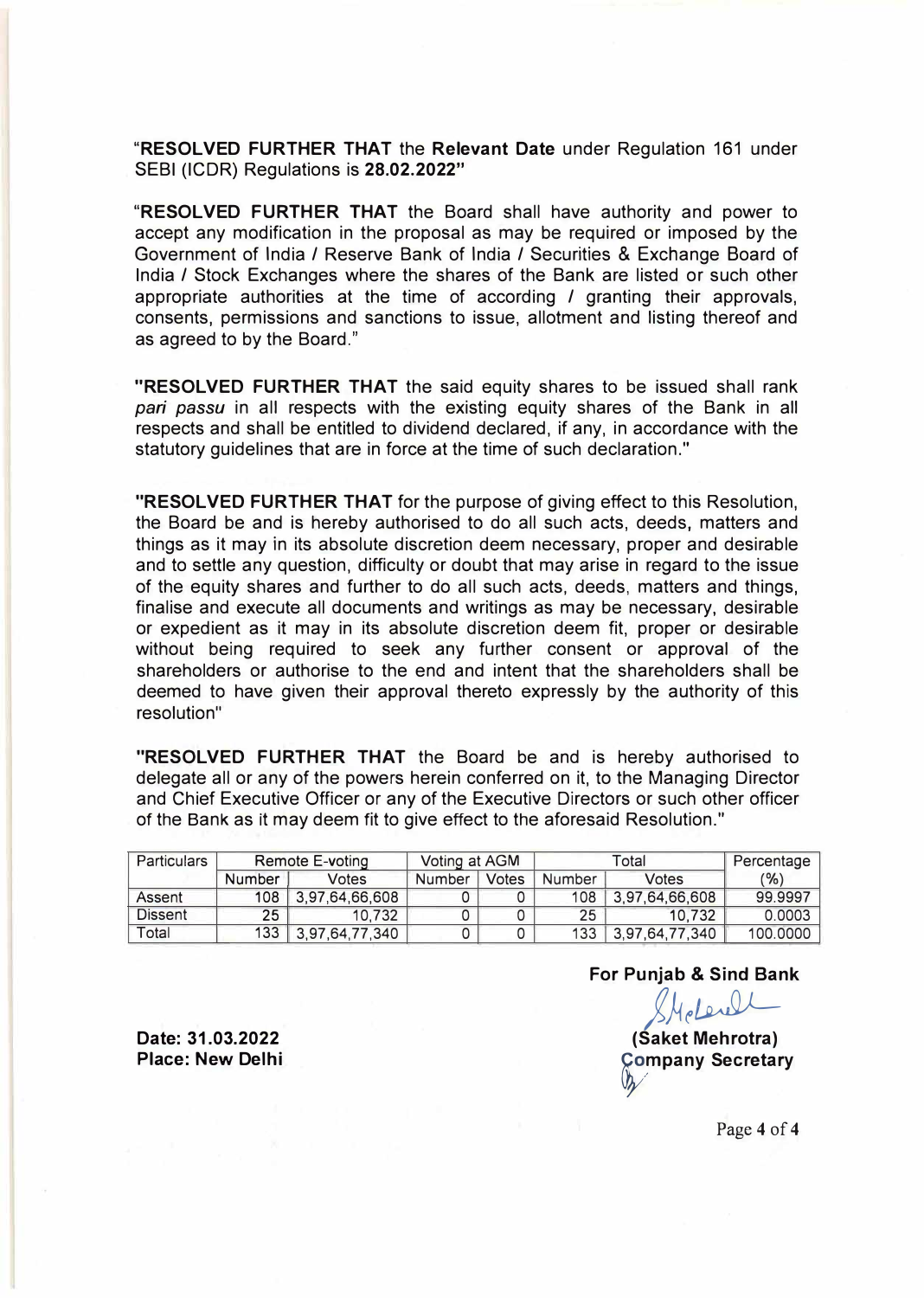# **S. N. ANANTHASUBRAMANIAN & CO (·01npany Sec1·etaries**

10/25-26, 2nd Floor, Brindaban, Thane  $(W)$  - 400 601 T: +91 22 25345648 | +91 22 25432704 E: snaco@snaco.net | W: www.snaco.net JCS! Unique Code: P1991MH040400

**31 st March, 2022** 

To,

The Managing Director & Chief Executive Officer

### **Punjab** & **Sind Bank**

21-Rajendra Place,

New Delhi- 110 008

Dear Sir,

We thank you for appointing us as the Scrutinizer for remote e-voting process and e-voting by your Shareholders during the Extraordinary General Meeting of your Bank held on Thursday, 31<sup>st</sup> March, 2022 through Video Conferencing ("VC") /Other Audio-Visual Means ("OAVM").

We are pleased to submit the Scrutinizer's Report, which is comprehensive and self-explanatory in all respects.

**Viswanathan N.S. Partner**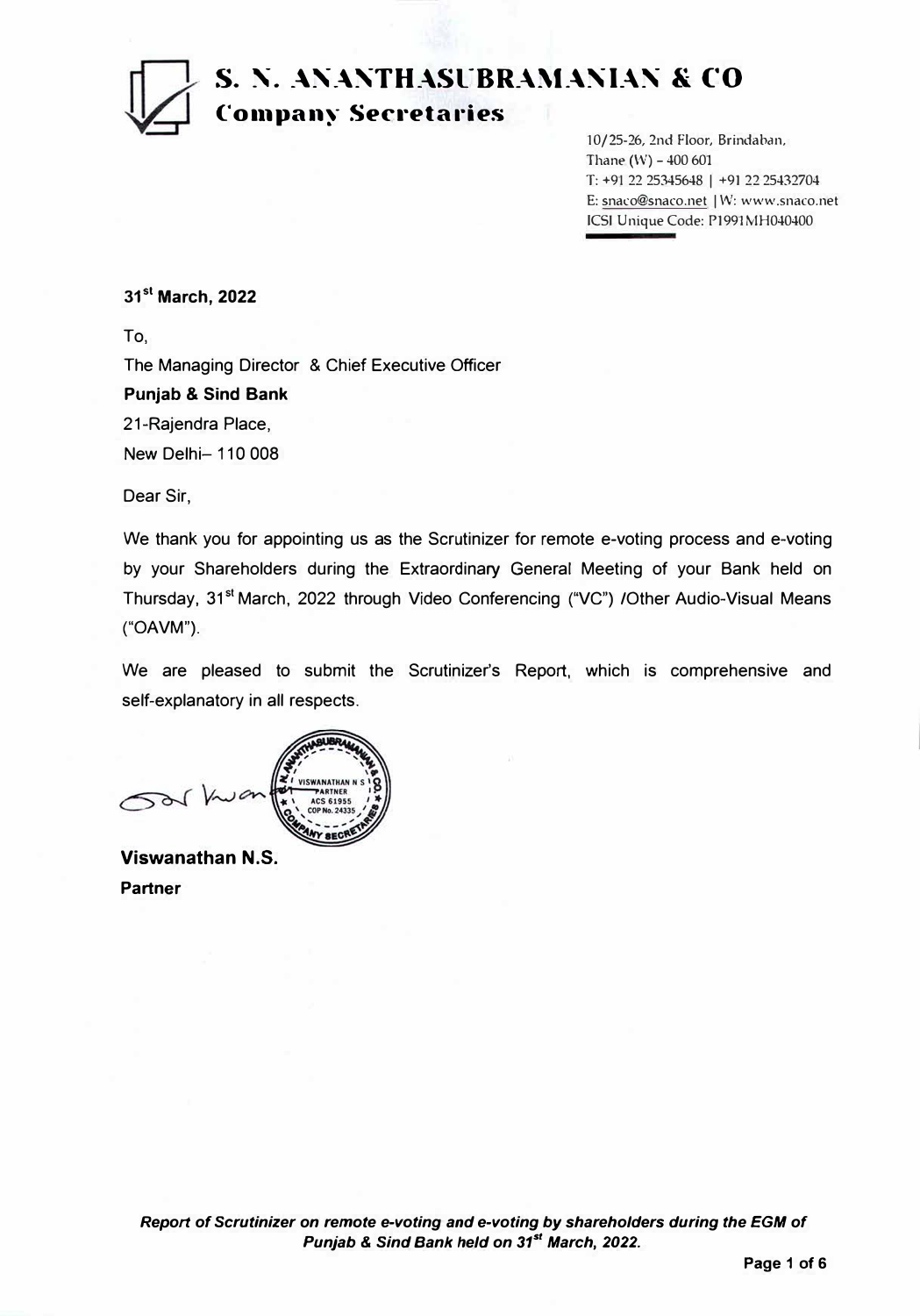# **S. N. ANANTHASUBRAMANIAN & CO C-01npan�- Se<-retaries**

## **SCRUTINIZER'S REPORT**

| Name of the Bank    | <b>Punjab &amp; Sind Bank</b>                                    |
|---------------------|------------------------------------------------------------------|
| <b>Meeting</b>      | <b>Extraordinary General Meeting</b>                             |
| Day, Date & Time    | Thursday, 31 <sup>st</sup> March, 2022 at 11:00 a.m.             |
| <b>Deemed Venue</b> | 21-Rajendra Place, New Delhi - 110 008                           |
| <b>Mode</b>         | Video Conferencing ("VC") / Other Audio-Visual<br>Means ("OAVM") |
|                     |                                                                  |

### **1. Appointment as Scrutinizer**

We were appointed as the Scrutinizer for the remote e-voting as well as the e-voting by Shareholders at the Extra Ordinary General Meeting ("EGM") of Punjab & Sind Bank (hereinafter referred to as 'the Bank') held on Thursday, 31**st** March, 2022 at 11.00 a.m. through Video Conferencing ("VC") / Other Audio-Visual Means ("OAVM"). Our responsibility as a Scrutinizer was to ensure that the voting process was conducted in a fair and transparent manner and submit a Scrutinizer's report on the voting on the resolution, based on the reports generated from the electronic voting system.

## **2. Dispatch of Notice convening the EGM**

2.1. Pursuant to General Circular No. 14/ 2020 dated 08**th** April, 2020, General Circular No. 17/ 2020 dated 13**th** April, 2020, General Circular No. 22/ 2020 dated 15**th** June, 2020, General Circular No. 33/ 2020 dated 28**th** September, 2020, General Circular No. 39/ 2020 dated 31**st** December, 2020 and General Circular No. 10/2021 dated 23rd June, 2021 **(collectively referred to as "MCA circulars"},** an advertisement was published in Financial Express (English Newspaper) and Jansatta (Hindi Newspaper) on **10**th **March, 2022** specifying the date & time of the EGM, availability of the notice on the Bank's website and website of Stock Exchanges, manner of registration of email ids by the shareholders (both physical and demat) who are yet



*Report of Scrutinizer on remote e-voting and e-voting by shareholders during the EGM of Punjab* **&** *Sind Bank held on 31st March, 2022.*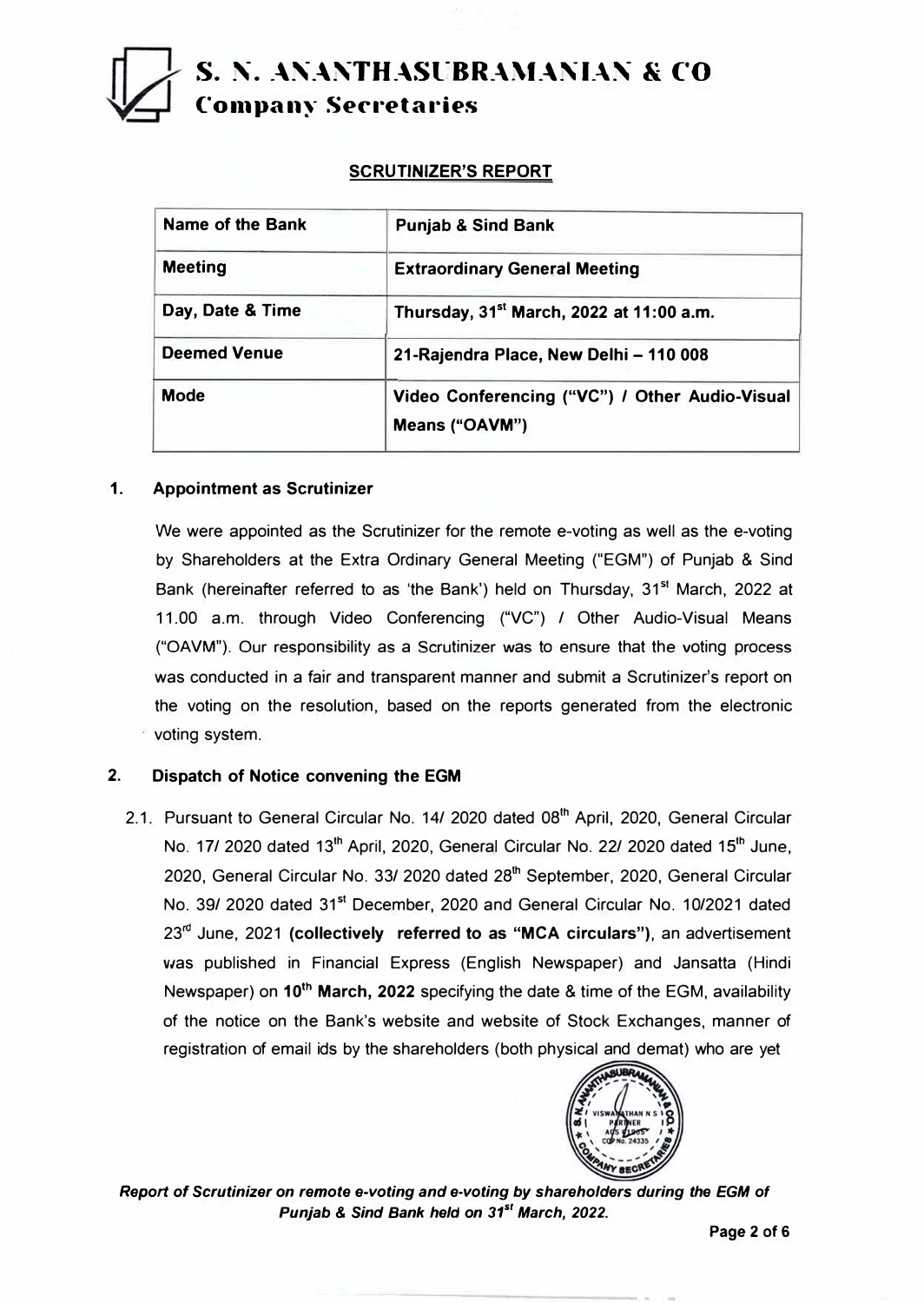# S. N. ANANTHASUBRAMANIAN & CO **Company Secretaries**

to register their email ids with the Bank, manner of voting through remote e-voting or through e-voting system at the EGM etc.

- 2.2. The Bank hosted the detailed notice of EGM on its website and also intimated the same to BSE Limited and National Stock Exchange of India Limited on **09th March, 2022.**
- 2.3. The Bank has informed that on the basis of the Register of Shareholders and the list of Beneficial Owners made available by Link lntime India Private Limited, Registrar and Share Transfer Agents ("RTA") of the Bank and the depositories viz., National Securities Depository Limited ("NSDL") and Central Depository Services (India) Limited ("CDSL") respectively, the Bank completed dispatch of Notice of EGM on **09th March, 2022** by e-mail to **1,14,738** Shareholders who had registered their email ids with the Bank/ Depositories.
- 2.4. As informed to us, no shareholder has registered his/her email-id pursuant to the advertisements made by the Bank.

## **3. Cut-off date**

3.1 Voting rights with respect to the sole agenda Item were reckoned as on **Thursday, March 24, 2022,** being the cut-off date for the purpose of deciding the entitlement of shareholders for remote e-voting and e-voting during the EGM.

## **4. Remote e-voting process**

## **4.1. Agency**

The Bank appointed Central Depository Services Limited (CDSL) as the agency for providing the platform for remote e-voting and e-voting during the EGM.

## **4.2. Remote e-voting period**

Remote e-voting platform was open from **10:00 a.m. on Saturday, 26th March, 2022 till 5:00 p.m. on Wednesday, 30th March, 2022** and Shareholders were required to cast their votes electronically conveying their assent or dissent in respect of the resolution on the remote e-voting platform provided by CDSL.



*Report* **of** *Scrutinizer* **on** *remote e-voting and e-voting by shareholders during the EGM* **of**  *Punjab* **&** *Sind Bank held* **on** *31st March, 2022.*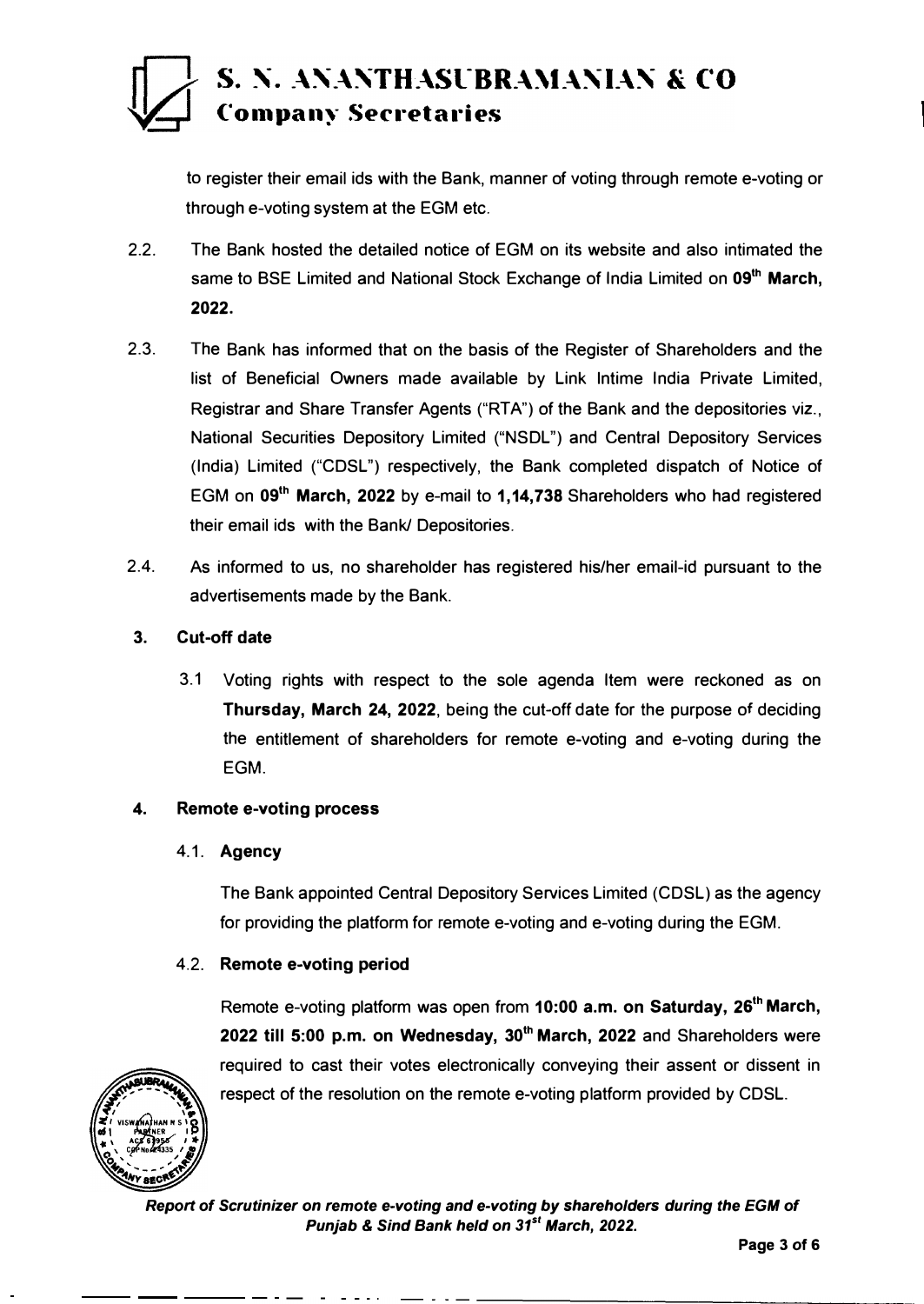## **S. N. ANANTHASUBRAMANIAN & CO** *o/---=:r-1* ( **01upany Secreta1·1es**

### **5. Voting at the EGM**

- 5.1. In line with Regulation 44(1) and 44(2) of SEBI (Listing Obligations and Disclosure Requirements) Regulations, 2015 and as prescribed under Rule 20(4)(xiii) of the Companies (Management and Administration) Rules, 2014, for the purpose of ensuring that Shareholders who have cast their votes through remote e-voting do not vote again during the General Meeting, the Scrutinizer shall have access after closure of period of remote e-voting and before the start of general meeting, to only such details relating to Shareholders who have cast their votes through remote e-voting, such as their names, DP ID & Client ID / folios, number of shares held but not the manner in which they have voted.
- 5.2. Accordingly, CDSL, the remote e-voting agency provided us with the names, DP ID & Client ID/ folios and shareholding of the shareholders who had cast their votes through remote e-voting.

### **6. Counting Process**

- 6.1. On completion of e-voting at the EGM, we unblocked the results of the remote e-voting and e-voting by shareholders at the EGM, on the CDSL e-voting platform in the presence of Mr. Mani KRS Iyer and Mr. Pratik Solanki and downloaded the results.
- 6.2. No Shareholder of the Bank other than the Central Government holds more than 10% of total voting rights of all Shareholders of the Bank, accordingly, provisions of Section 3(2E) of Banking Companies (Acquisition and Transfer of Undertakings) Act, 1970 with respect to restriction of voting rights are not applicable.

### **7. Results**

7 .1. Consolidated results with respect to the sole agenda item as set out in the Notice of the EGM dated 09<sup>th</sup> March, 2022 is enclosed herewith.



*Report of Scrutinizer on remote e-voting and e-voting by shareholders during the EGM of Punjab* **&** *Sind Bank held on 31st March, 2022.*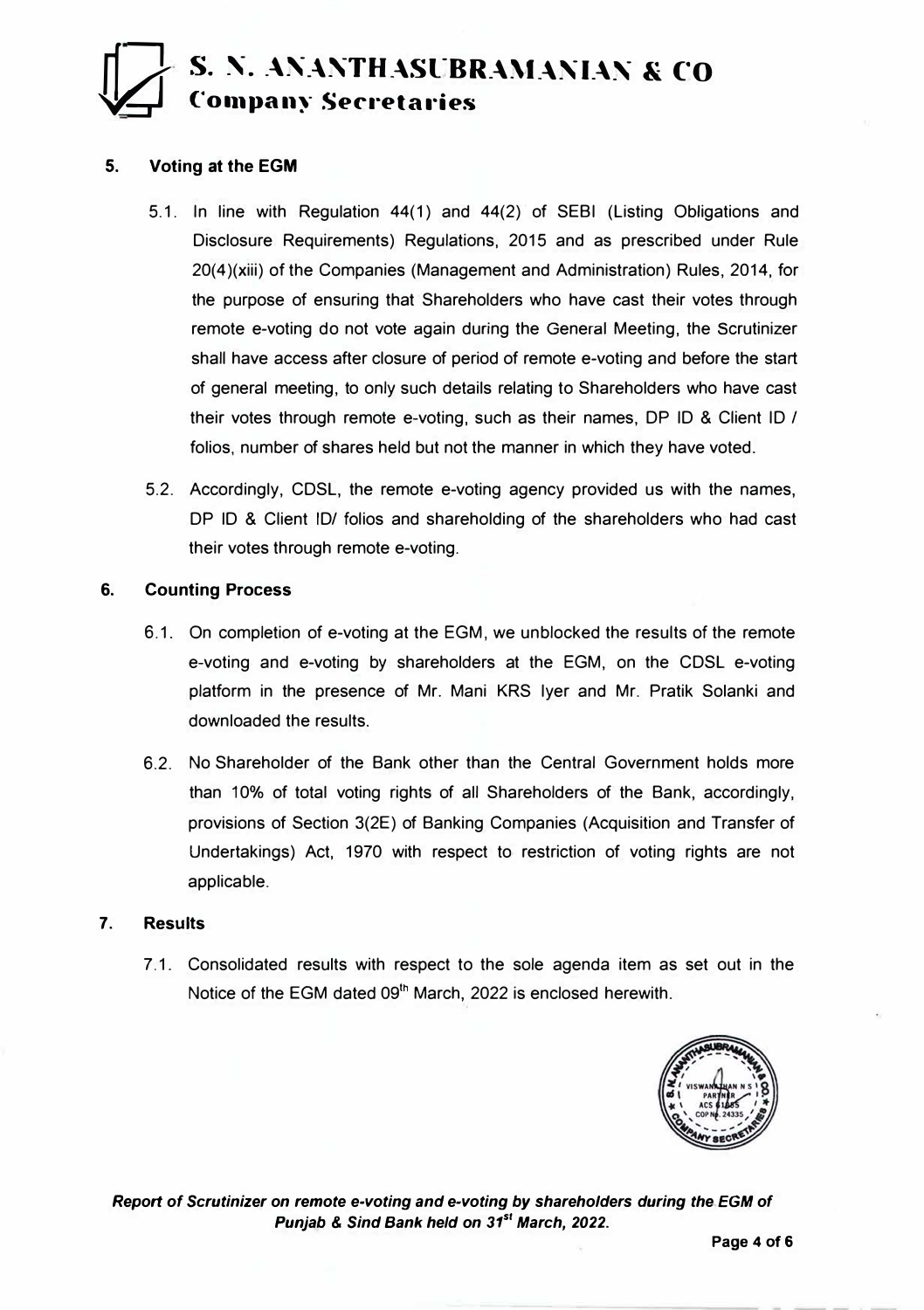## **S. �- \_.\�-.\�TH\_.\Sl-BR\_.\\t\_.\�I\_.\� & C"O Co1npany Secreta1·ies**

**7.2. Based on the aforesaid results, we report that the Special Resolution as set out in Item No. 01 of the Notice of the EGM dated 09th March, 2022 has been passed with the requisite majority.** 

**For S. N. ANANTHASUBRAMANIAN & Co. Company Secretaries ICSI Unique Code: P1991MH040400 Peer Review Cert. No.: 606/2019** 



**Partner ACS: 619551 COP: 24335 ICSI UDIN: A061955C003406175 <sup>31</sup>st March, 20221 Thane**